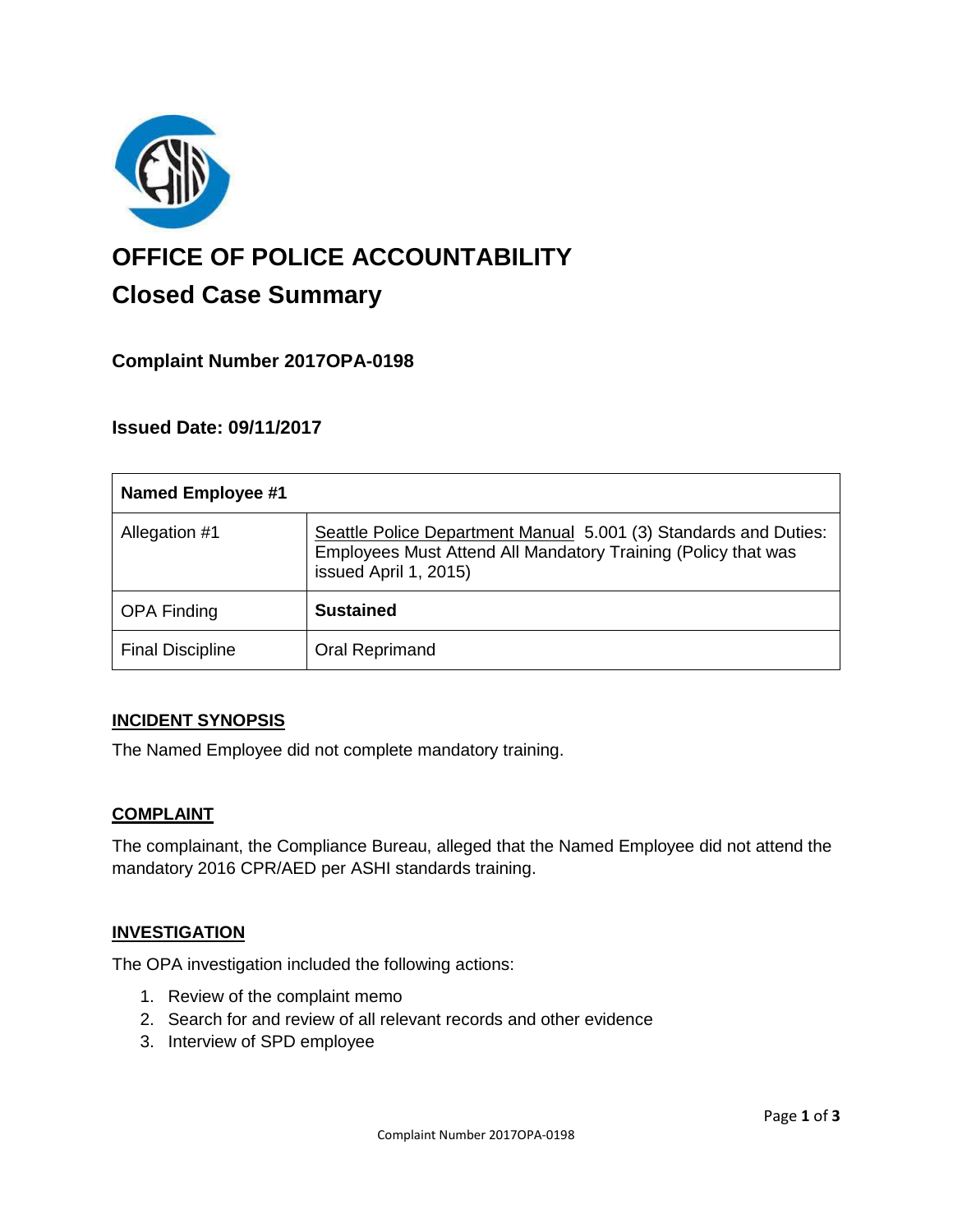#### **ANALYSIS AND CONCLUSION**

Manual Policy 5.001(3) states that "[e]mployees will attend mandatory training and follow the current curriculum during the course of their duties." The sole exception for missing training is for those officers who are on approved light or limited duty and have received a waiver from a supervisor. Employees that have missed mandatory trainings as a result of excused absences are required to make arrangements through their supervisor to complete the trainings within a reasonable timeframe.

On October 25, 2016, Special Order SO16-028 announced that all SPD employees were required to take the mandatory 2016 CPR/AED per ASHI standards training. The training commenced on November 2, 2016, and was scheduled to take place daily until December 22, 2016. On December 14, 2006, Special Order SO16-028-A announced that the training had been extended until December 29, 2016. The trainings were held until that date.

SPD's Compliance Bureau, which initiated this complaint with OPA, confirmed that Named Employee #1 did not attend this mandatory training. The mandatory training was offered on 44 days during the period of November 2 through December 29. Further, the training was offered at multiple times on each of those 44 days. SPD's Payroll Unit indicated that Named Employee #1 worked 31 of the 44 days on which the training was offered. The unit where Named Employee #1 was assigned at this time had a team training on December 8; however, Named Employee #1 missed that training because he was out on vacation.

At his OPA interview, Named Employee #1 stated that he did not take the training early in the period because his unit was very busy. Named Employee #1 then planned to take the training on the last day of the extended period, but his unit received a call-out and he was unable to do so. Named Employee #1 stated that, prior to going out with his unit, he emailed a supervisor to determine if there was any make-up course he could take if he missed the session on the last day. When he returned from the call-out, he stated that he saw a response from the supervisor telling Named Employee #1 that he could take a course at a time other than the scheduled periods on that day, but that it needed to be completed by midnight on December 29. Named Employee #1 did not complete the training before the midnight deadline and he did not try to reschedule the training for a date after December 29 because he did not know that it was possible to do so. Named Employee #1 told OPA that both he and the supervisor both searched for but could not locate these emails.

Based on the evidence in this case, Named Employee #1 failed to take a mandatory training, he was not on approved light or limited duty and did not have a waiver, and he did not receive permission from a supervisor to take a make-up training after the deadline.